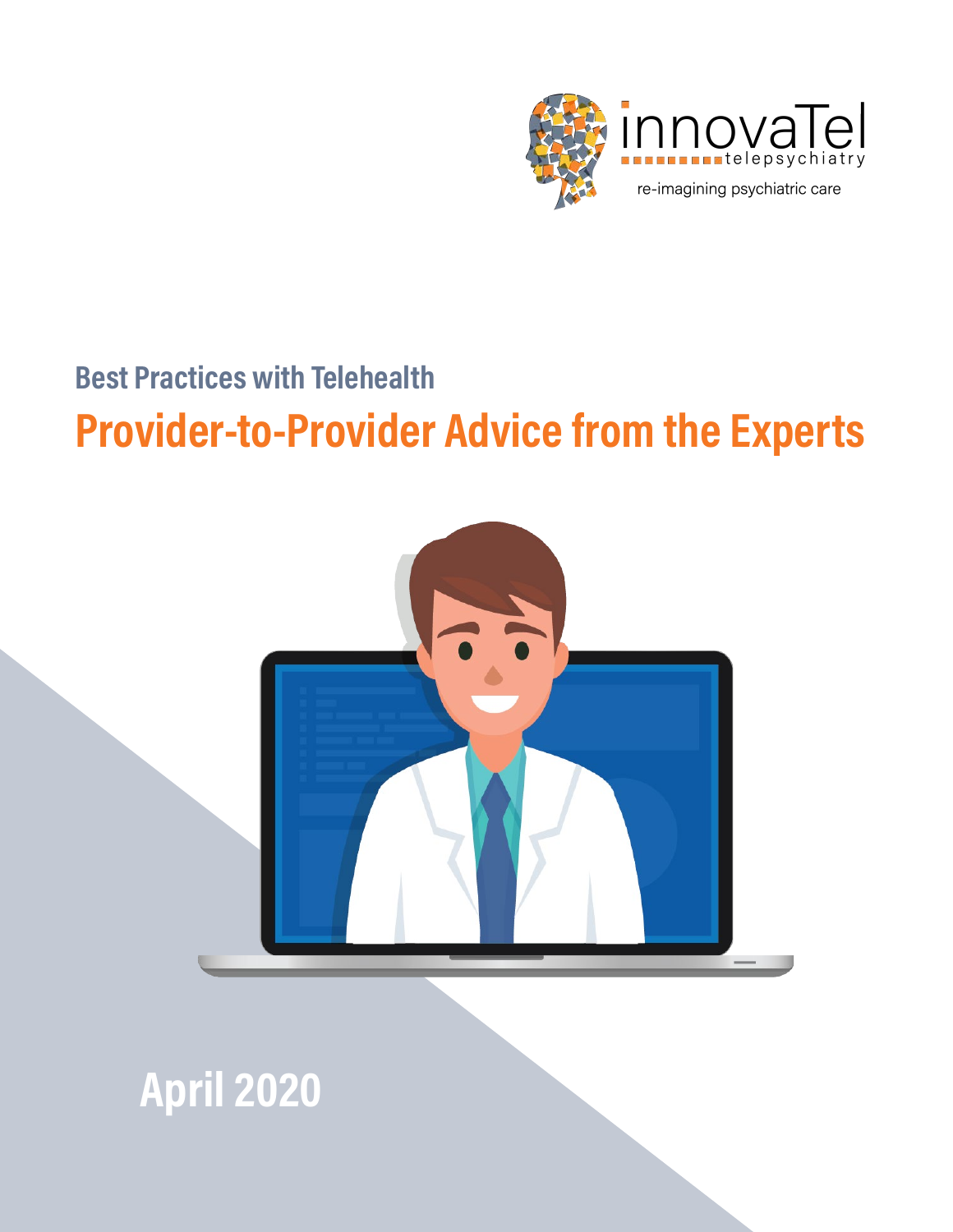**At innovaTel, all of our providers work remotely and we have been providing behavioral health services exclusively via telehealth for the last six years. With our experience, we want to share our best advice on how to have the most optimal patient and provider experience through telehealth technology.**

# **1. Prepare for Your Day & Test**

Prior to starting any patient visits, we highly recommend performing test visits with colleagues, friends or family to ensure quality and an optimal setup. In addition to high quality video, make sure your volume is on and that the audio is clear. We would recommend doing a quick check each day before you get started.

If you are connecting on a computer, it is recommended to close down any other unnecessary programs that are running.

Streaming live video does require bandwidth for optimal quality, and each system has different requirements. Having only the necessary programs running on your computer will help produce the strongest quality connection.

If you are using a laptop or a mobile device, ensure that you have a charger nearby, you wouldn't

want to lose power in the middle of a visit with a patient.

### There are four important areas to pay attention to.

- 1. Prepare for your day and test
- 2. Your remote office
- 3. Lighting
- 4. Technology
- 5. Maintaining eye contact

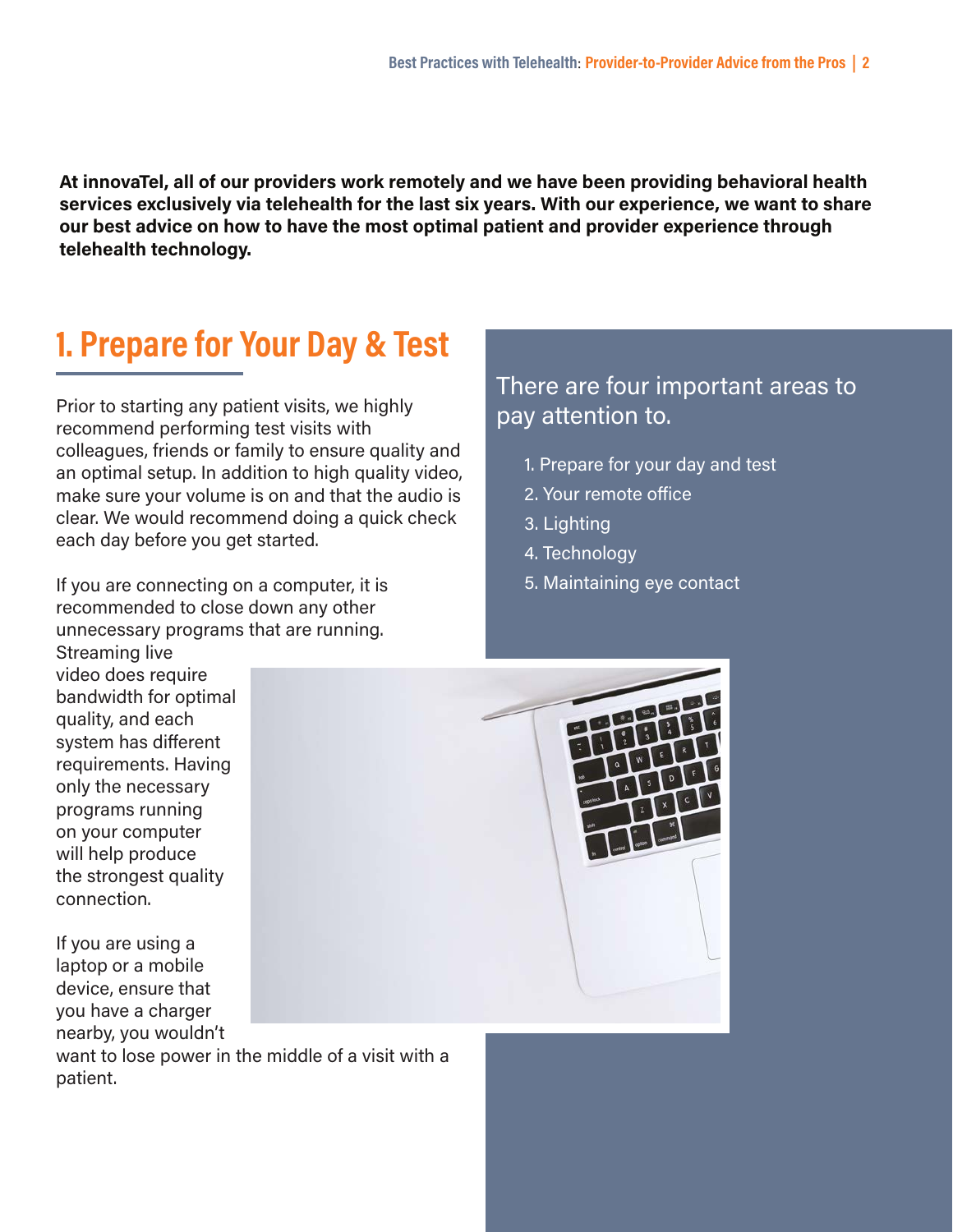### **2. Your Remote Office**

When setting up your remote office, be sure it has pleasant lighting and a desirable background. You don't have to obtain "Pinterest" level worthy office decorations to be deemed therapeutically effective, however, your intent should be to create a similar environment as though it were a face-to-face session. Your space should be tidy to not cause any distractions during your appointment.

### At innovaTel we say, "what's behind you is what you wear to work".

Confidentiality is critical, so please also account for making sure you have a quiet space to connect with your patients, just like you would in an office setting.

## **3. Lighting**

Lighting can fluctuate throughout the day depending on your office setup. Bright lights behind you can make it difficult for the patient to see you clearly and not enough light in the room can also be challenging. Overhead lighting is preferred over lamps if available.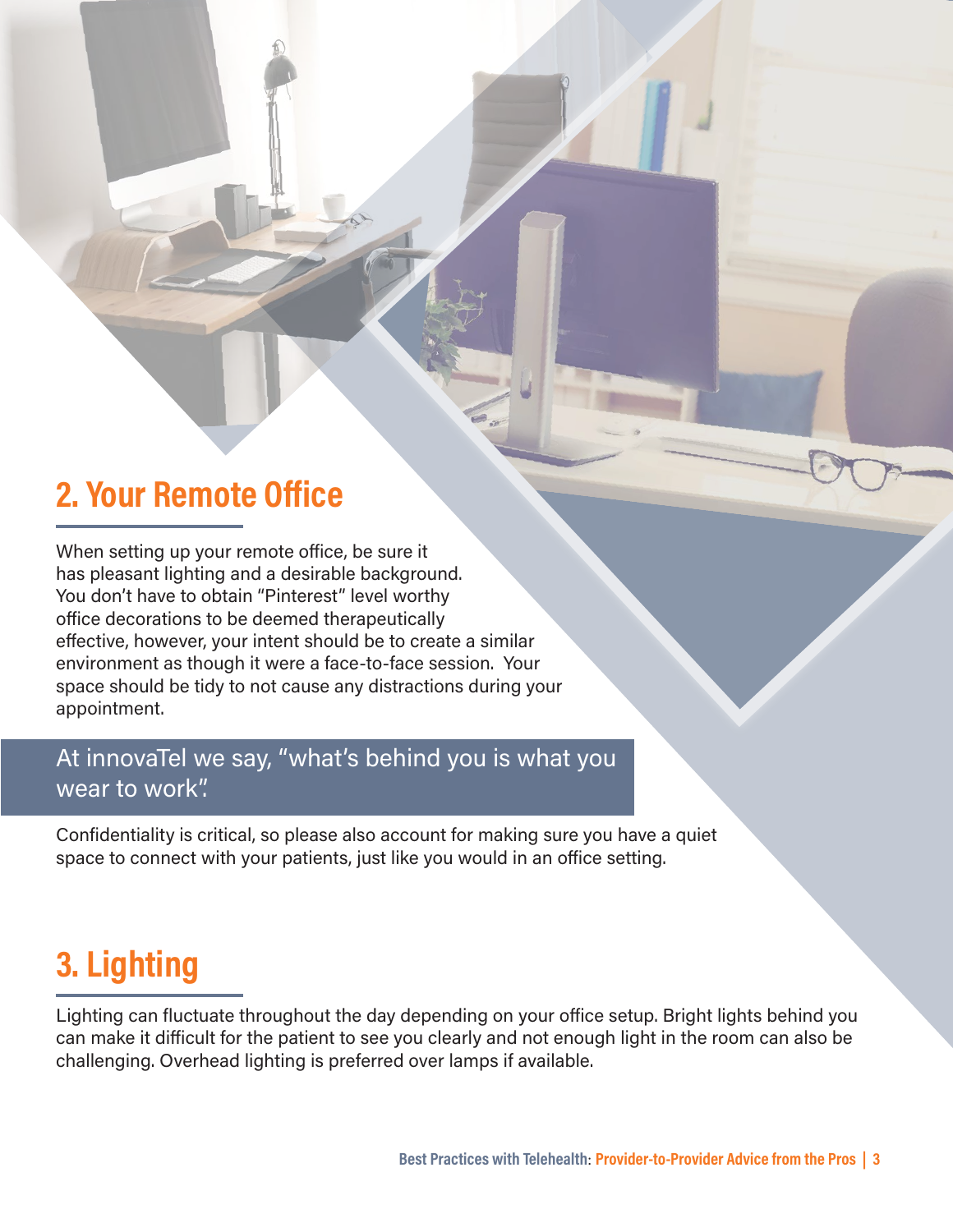# **4. Technology**

#### **Platform:**

Invest in a HIPAA-compliant platform to ensure safety. There are a number of HIPAA-compliant platforms available on the market and innovaTel is platform agnostic.

We recommend investing in a platform that is available on all devices (smartphone, tablets and computers) and provides IT support to both providers and patients.

#### **Internet:**

Now is the time to make sure you have a strong internet connection. Different telehealth platforms have different bandwidth requirements, so ensure that you have a strong quality connection.

It is recommended to be on WI-FI and not rely on cellular data. High-definition video streaming requires connection of at least 3 Mbps. Bandwidth tests can be run by visiting www. speedtest.net.

#### **Camera:**

There are a number of cost-effective, high quality webcams available on the market. Many platforms are also mobile friendly that will utilize the camera on your smartphone or tablet, not requiring any additional equipment. Set up your camera at eye-level, this way it is the easiest to maintain eye contact with the patient.

#### **Headset:**

While a headset is not required to facilitate telehealth, we do recommend investing in a noise cancelling speakerphone or noise cancelling headphones.

#### **Keyboards:**

This may sound minor, but the clicking of typing on a keyboard can be distracting during a patient encounter. Our providers do concurrent documentation and we recommend silent keyboards to minimize any distracting noise during the appointment.

# **4. Maintain Eye Contact**

It's very important to maintain eye contact with your patients during a telehealth appointment, just like you would in-person.



Camera positioning is critically important to maintaining eye contact, so make sure to do some test visits before you get started.

> All innovaTel providers do concurrent documentation, so they are documenting in the EMR while seeing a patient virtually.

Various EMRs and video platforms have different capabilities with the